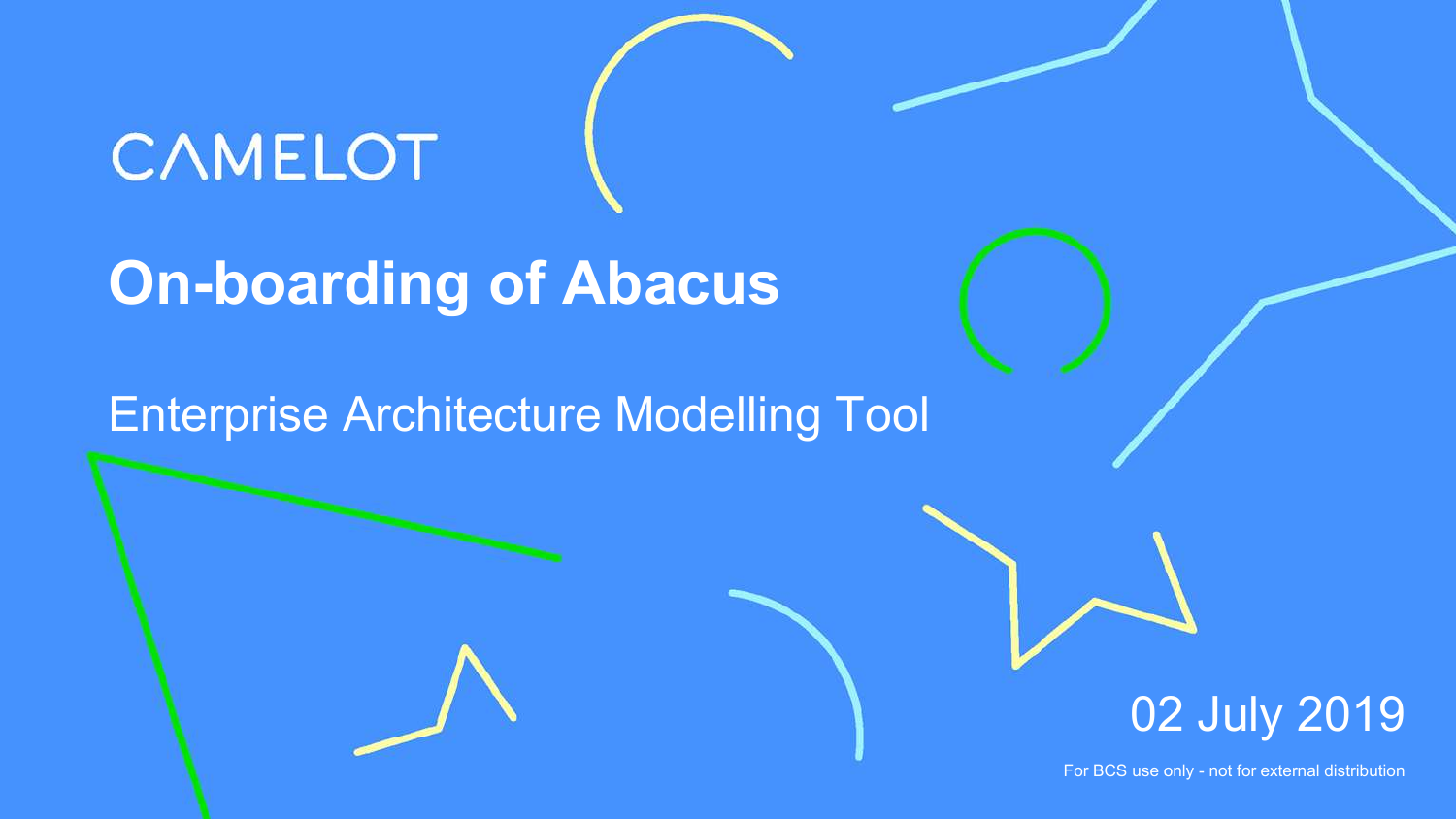#### **Contents**

- Introduction
	- Camelot
	- EA Team
- Abacus
	- Overview
	- Implementation Plan
	- Maturity Chasm
	- Maturity Plan
	- Our Journey
		- Use Cases
		- Dashboards
		- User Groups
- Lessons learned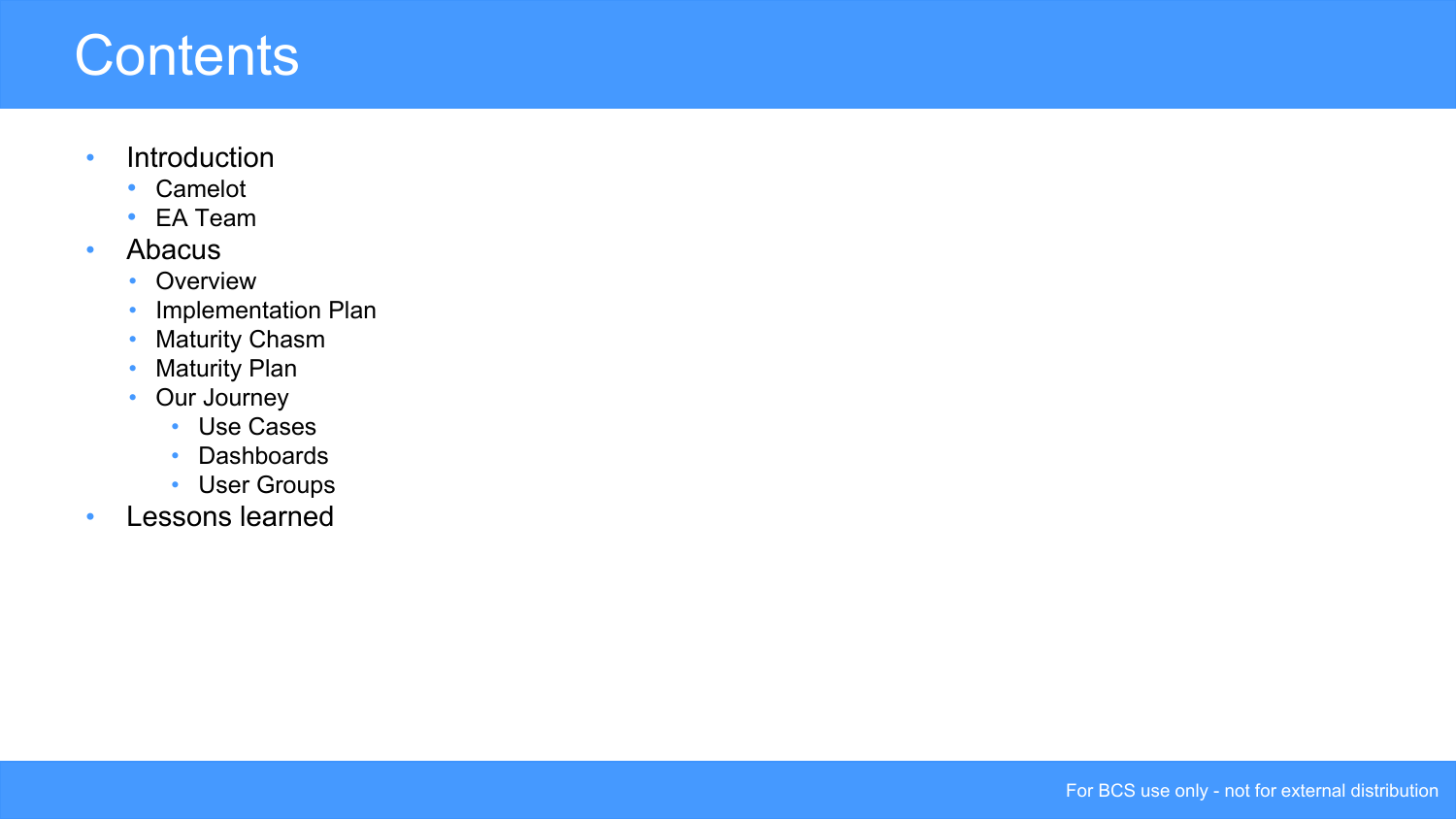# A fast-moving games business known for one of the UK's best-loved consumer brands: The National Lottery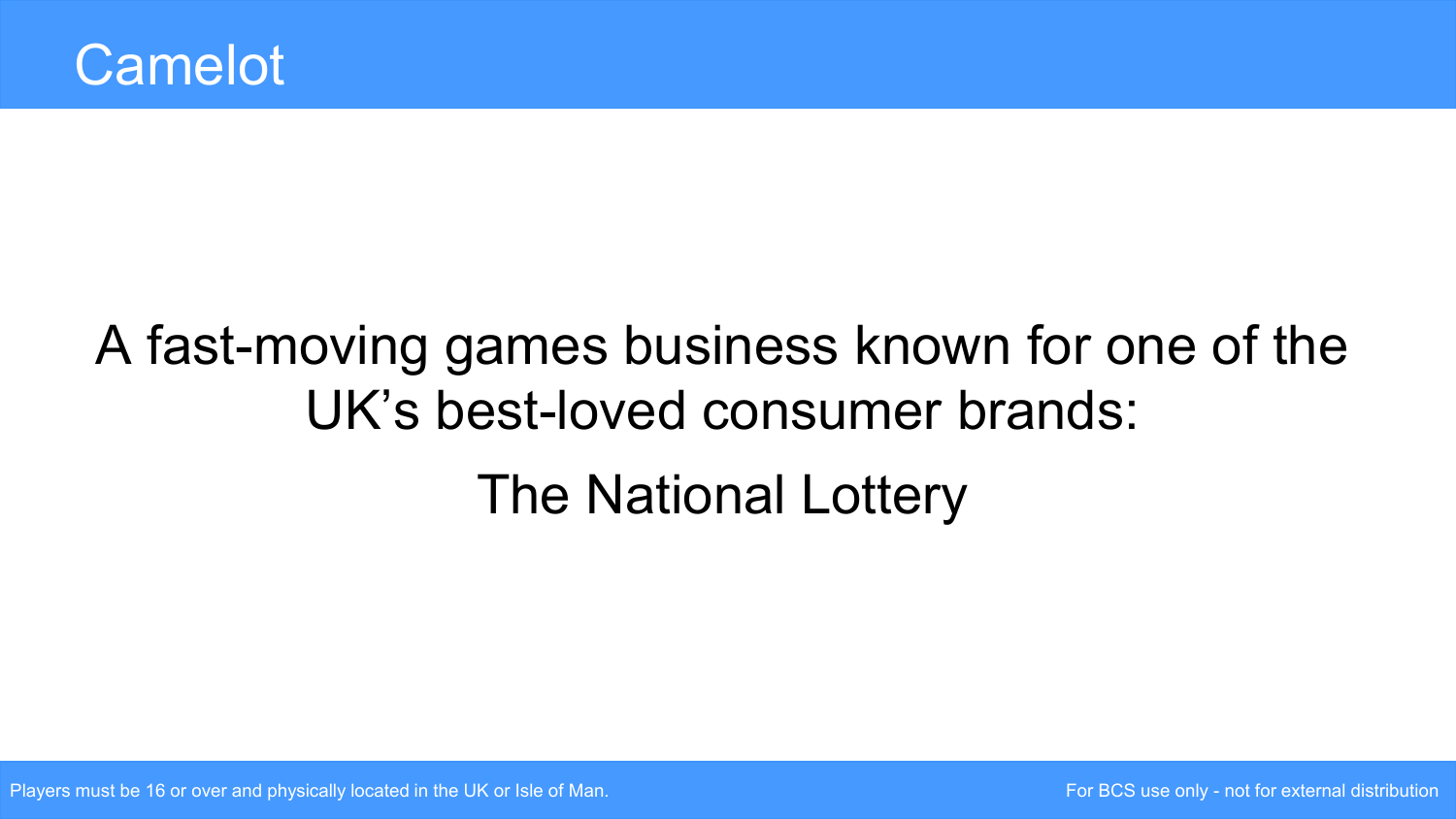#### **Facts**

# £30m 95%

Every week National Lottery players raise, on average, around £30 million for Good Causes

Average number of National Lottery grants in every UK postcode district.

Amount of revenue The National Lottery gives back to winners and society.

5,350 200

Number of National Lottery millionaires created to date.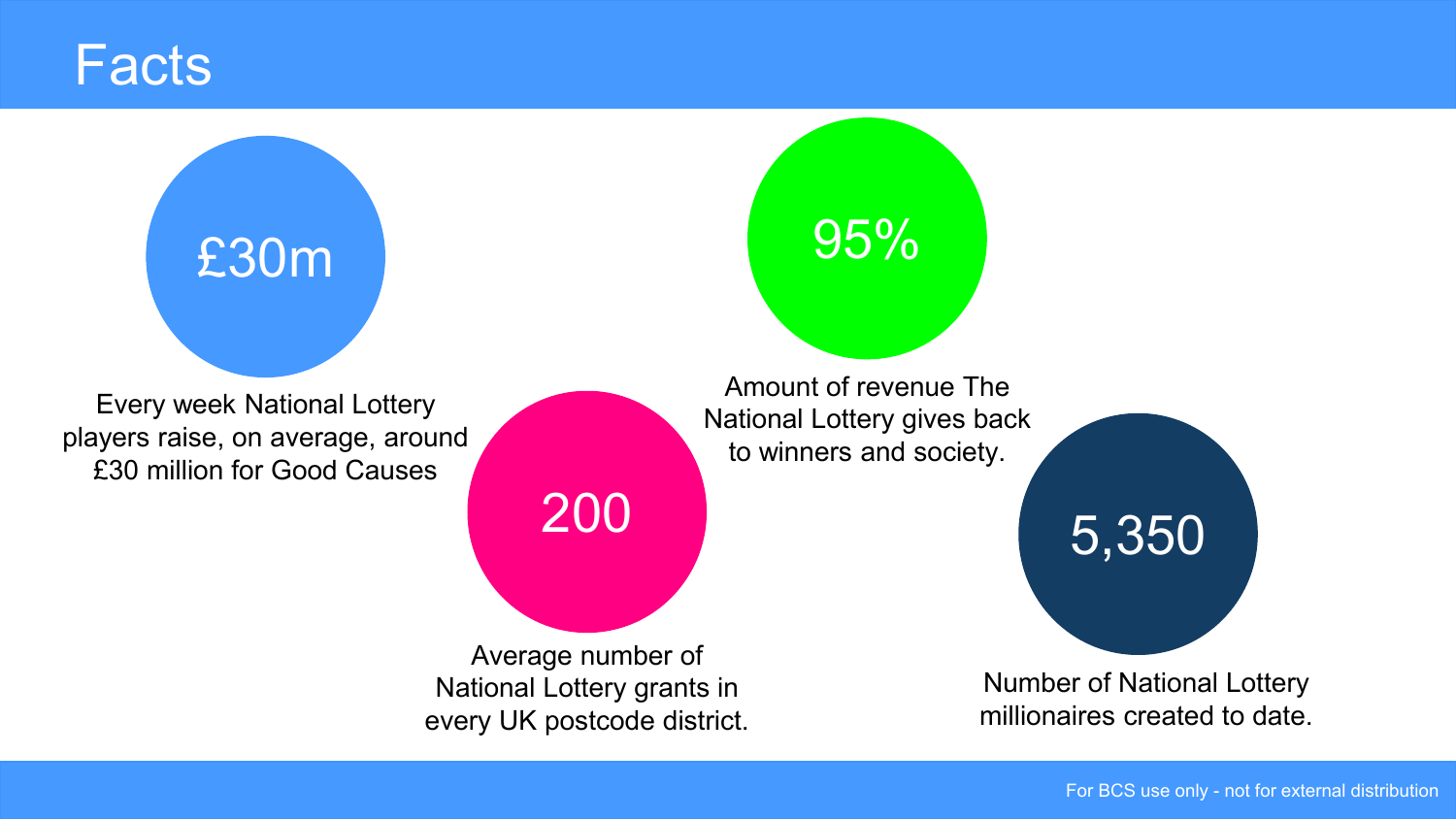### EA Function



For BCS use only - not for external distribution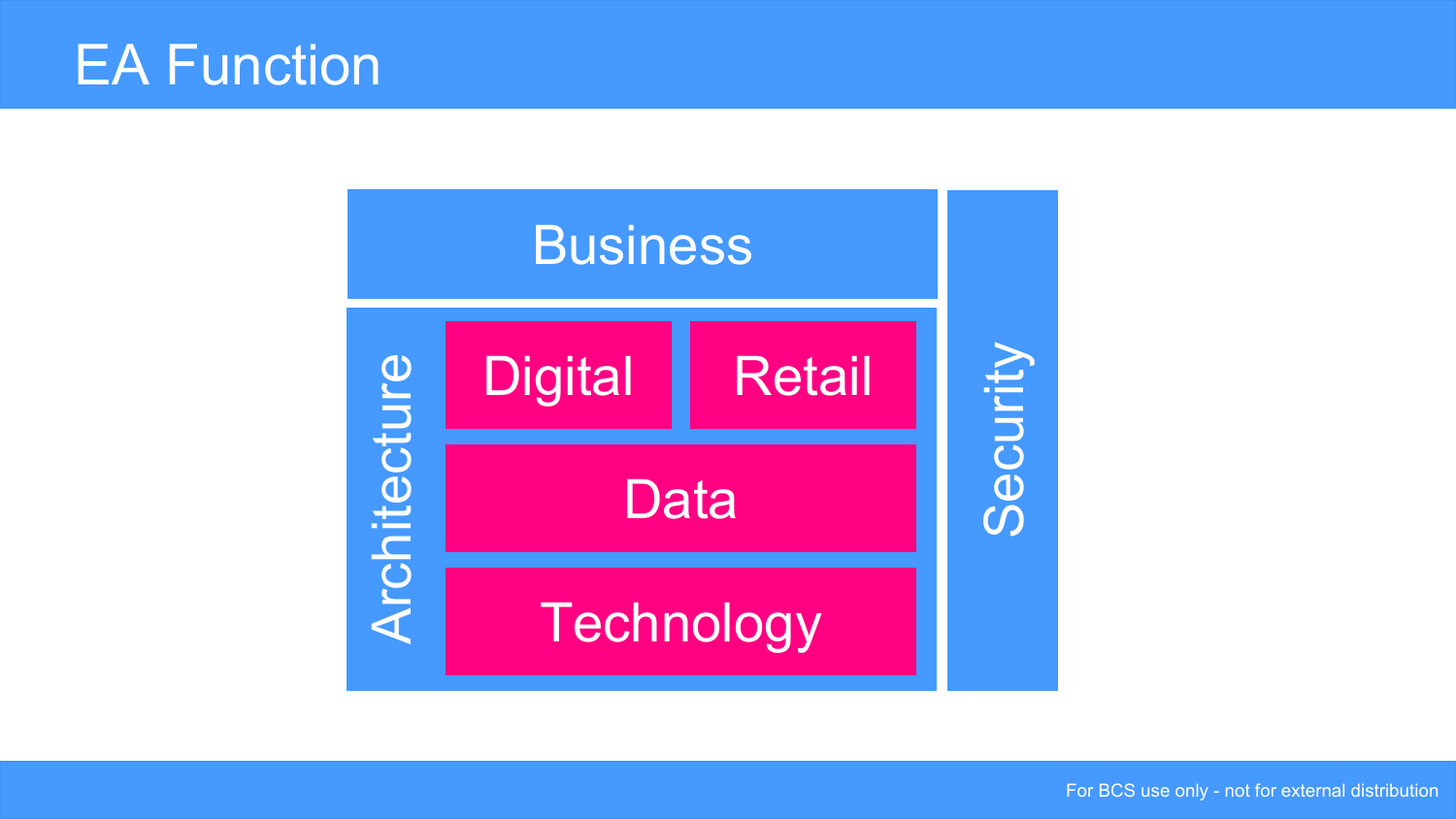Data driven IT Strategy, Planning and Architecture Modelling Tool Founded by the architecture-based engineering group from University of Technology, Sydney in 2001 Recognised as one of the leading Enterprise Architecture Tools by Gartner and Forrester Meta Model supports industry recognised frameworks like TOGAF, UML, Archimate, BPMN, etc. Metrics based architecture through built-in evaluators and algorithms

"All is possible with ABACUS; with no customization and very little training required." - Avolution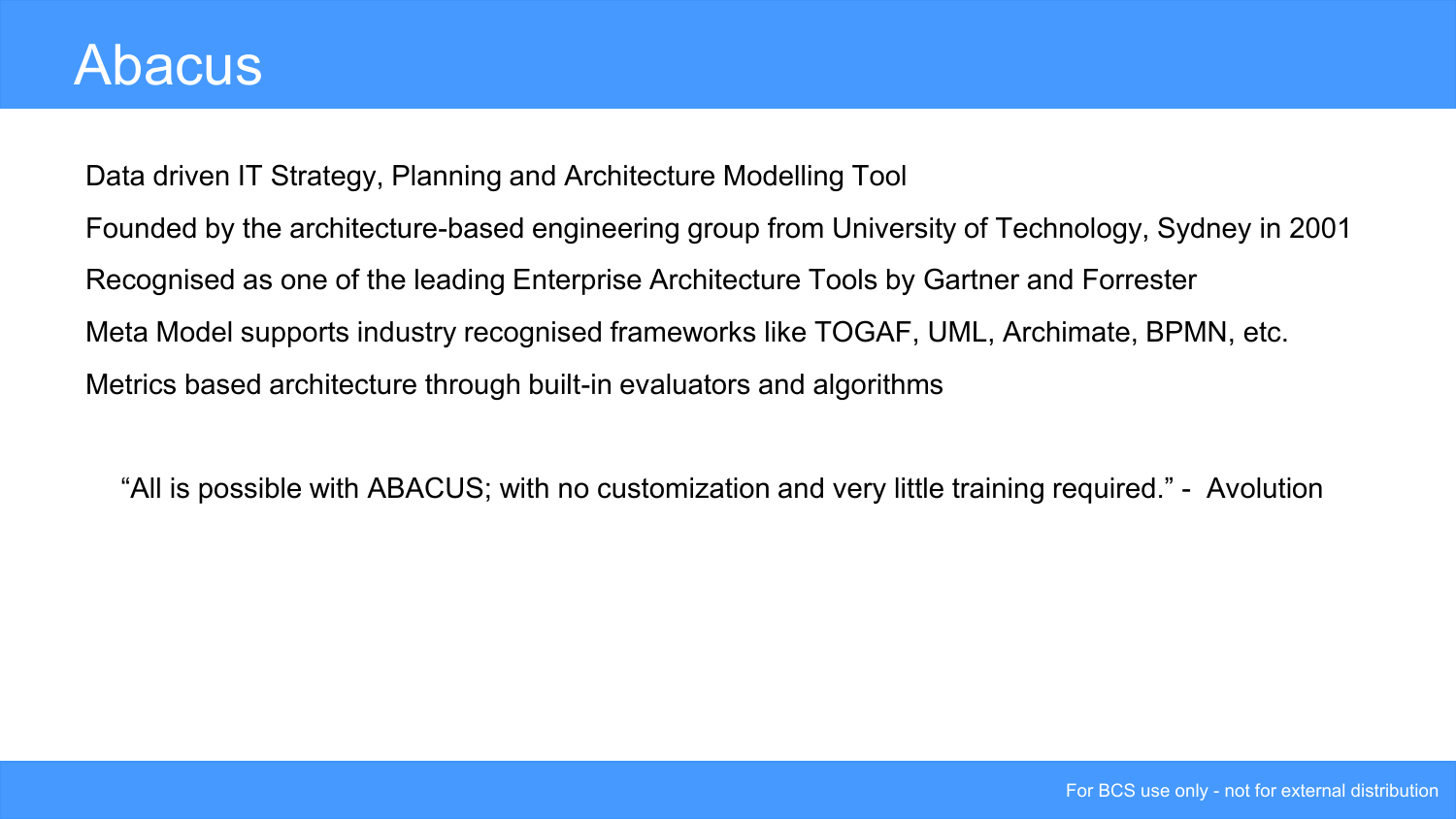## Implementation Plan - 2017

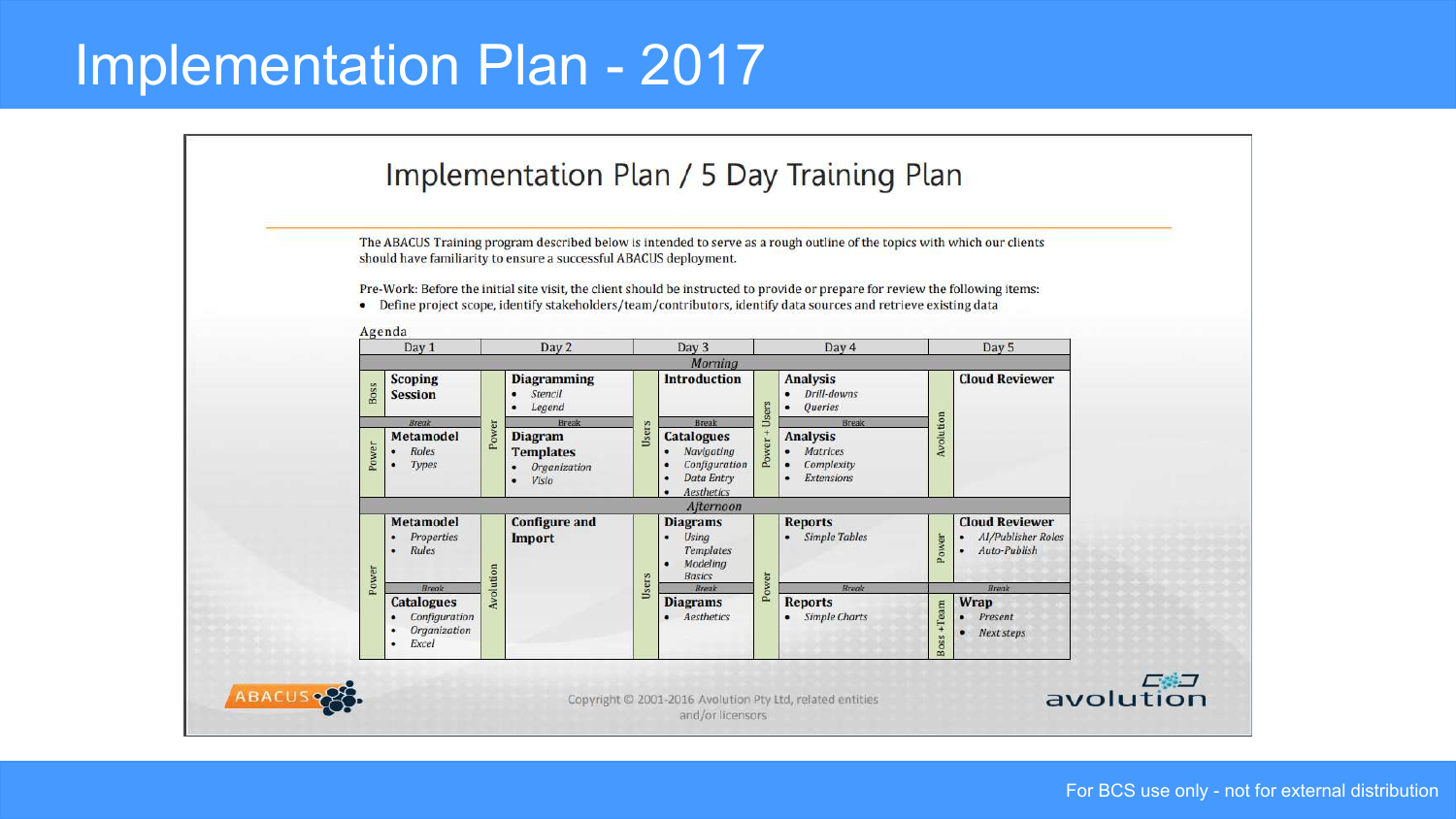

#### **Technology Adoption Cycle**

\* Inspired by "Crossing the Chasm: Marketing and Selling Disruptive Products to Mainstream Customers" by Geoffrey A Moore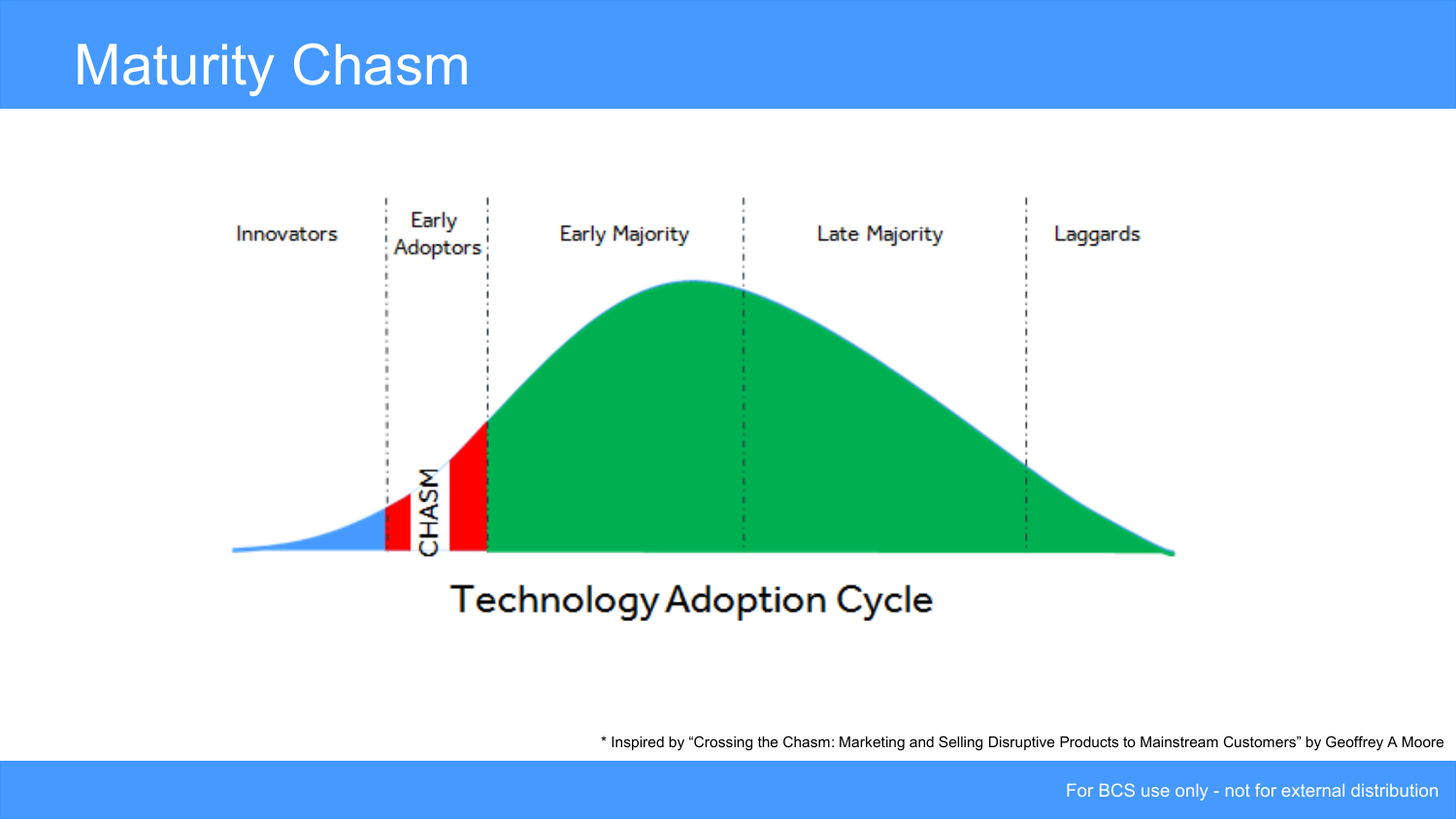## Maturity Plan



#### User Engagement over the time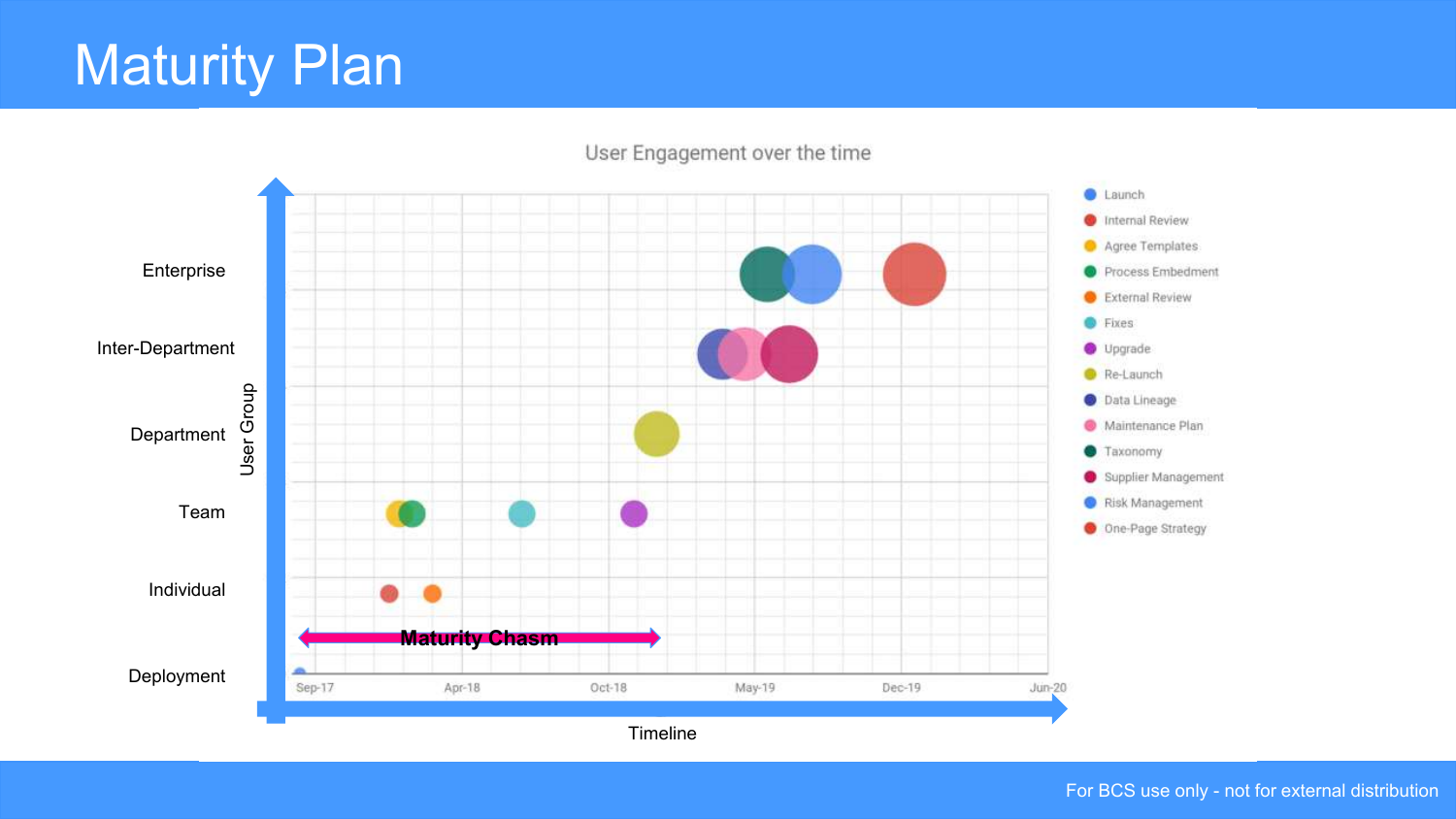## Our Journey

Then



#### Now

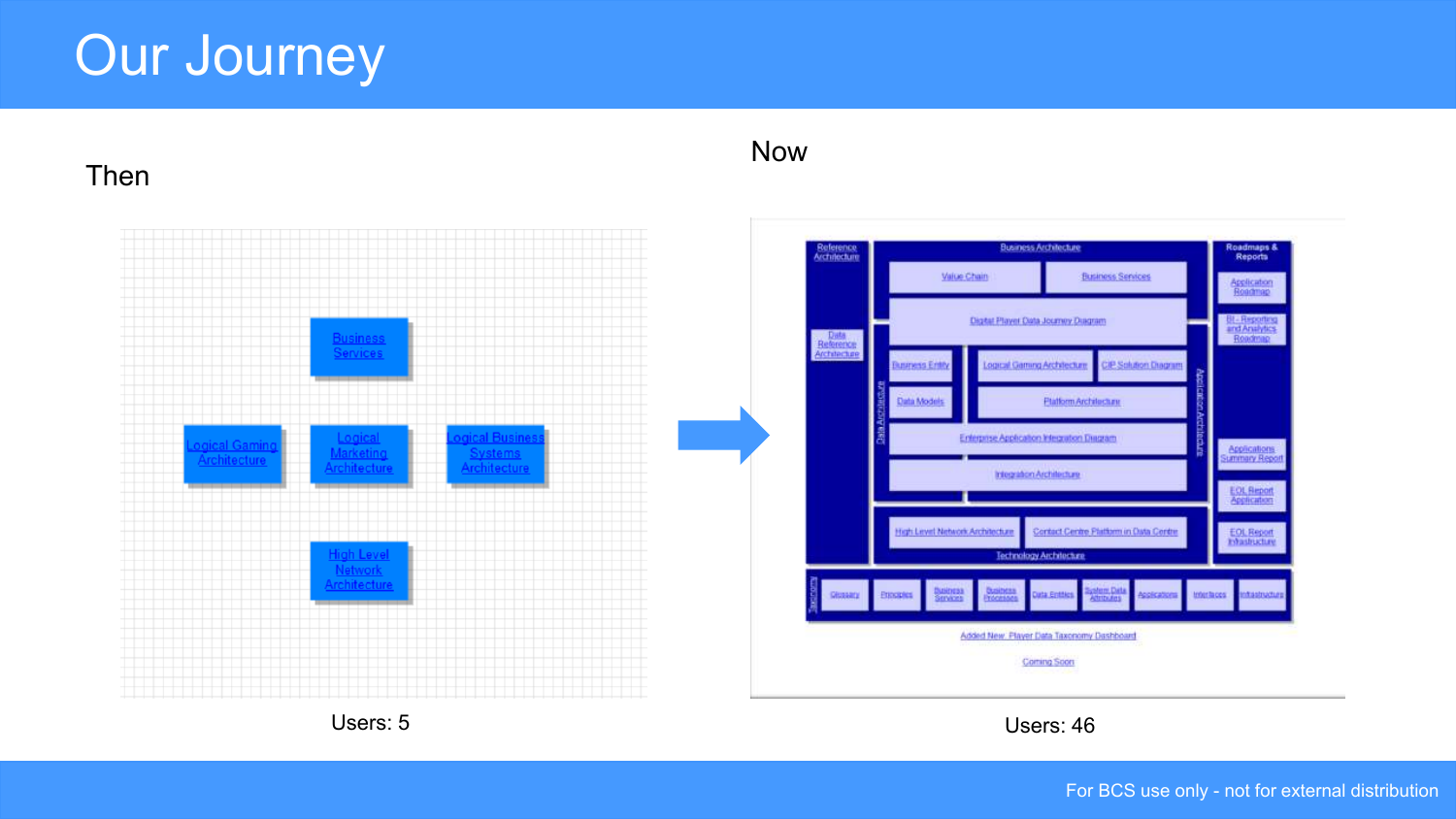## Use Cases - Short to Mid-term Plan

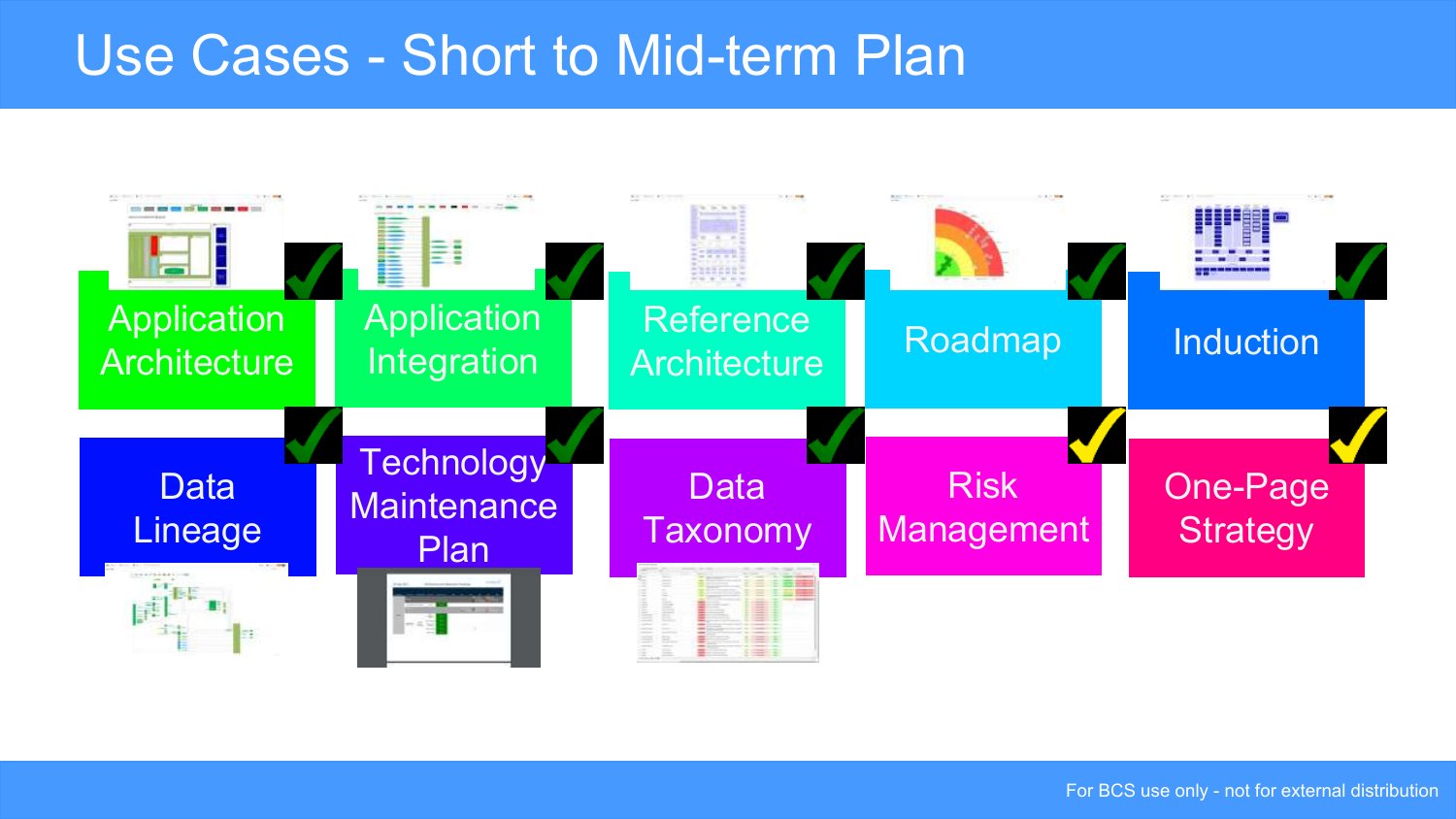## Dashboard 1 : Application Management

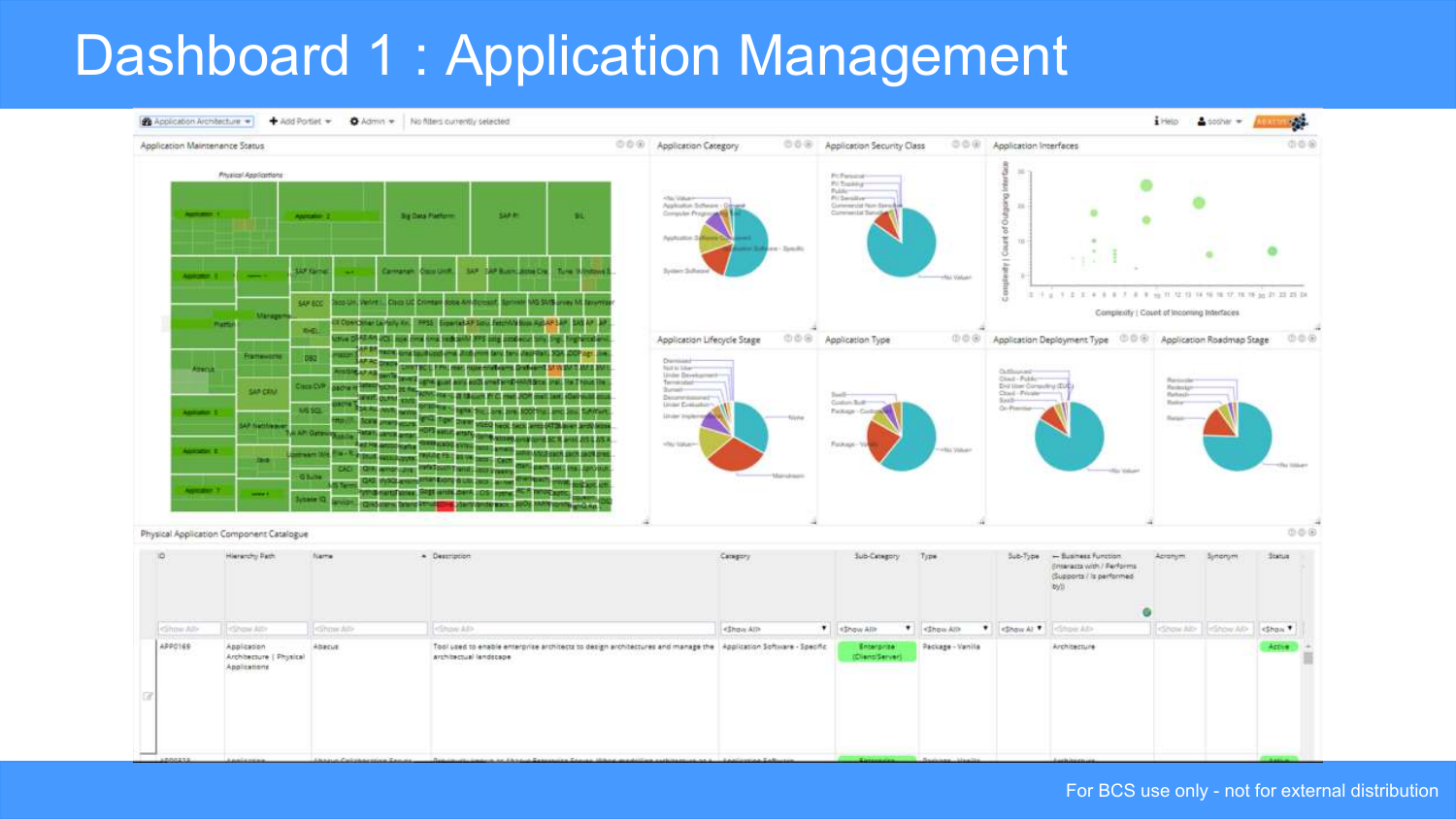#### Dashboard 2 : Data Taxonomy

#### A Player Data Taxonomy > + Add Portlet > + + Admin > No fitters currently selected i Help & soshar w  $+25$  $000$ 000 Data Attribute Sub-Category O @ @ Data Entities and Attributes  $000$ Player Hierarchy 000 Data Security Classification Data Attribute Category 200 1992 180  $770$ 150 PS Sensitive-Commission Nov. Savattium Nin Mil al Commandal Sensitive Player Data Entities  $000$ Player Data Model Attributes  $000$ Name · Description Parent Entity Anributes Status Category Sub-Category Owne - Data Cruity (Is realized . Name Data Attribute Status Description Category Sub-Category Pil Catego by (Realizes)) Example  $\equiv$ 田 <Show All> <Show All> Show Allo <Shot **v** <Sht **v** <Show All> **v** <Show All> <Show **v** <Show v <Show Alb v <Show A <Show All> <Show All> Show Alla: Show All> Ghow Alb Address Postcode Active The postcode associated to the address as Party Contact Data Player is Address The particulars of the place where an Address Identifier Came Player assigned by the post office of the country. individual lives or an organisation is Address Line 0 situated. Address Line 1 Address County Active Name of the county/state wihin the country of the Party Contact Data Player Address Line 2 address. Address Line 3 Country Active Name of the country where to which address is Party Contact Data Player. Address Address Type associated. Country. County Address Address Identifier An identifier used to uniquely identify every Active Party **Tracking Data** Player Postcode addrass Town Address Address Type Residential Active Used to differentiate between various type of Party Contact Data Player. Address Check A verification check performed by a Verification Control Player Came Business accounts. An address can be of more than one **Active:** third party to confirm the validity of type. the address in the context of the Address Address Line 1 Active Mandatory field to capture house number and Contact Data Player **Party** reason the address has been street name. provided to TNL. Address Address Line 0 Active Optional field used to capture organisation's name Party Contact Data Player Annonymous Mobile Visitor | A person who downloads or visits the | Anonymous Digital Party Player Cam Active 1 and department or Building Name. downloaded and installed but not Visitor 2 Address Address Line 2 Active Optional field to capture flat number. **Party** Contact Data Player logged in the National Lottery Mobile Application to scan and validate the Town Active Name of the town where the address can be found. Party Address Contact Data Player \* tirkate.  $\mathbf{r}$ 1-53 of 53 results Q + &  $4.11 + 1.100$   $V$ 1-100 of 122 results Q + &  $x + 1$  2 + > 100  $\tau$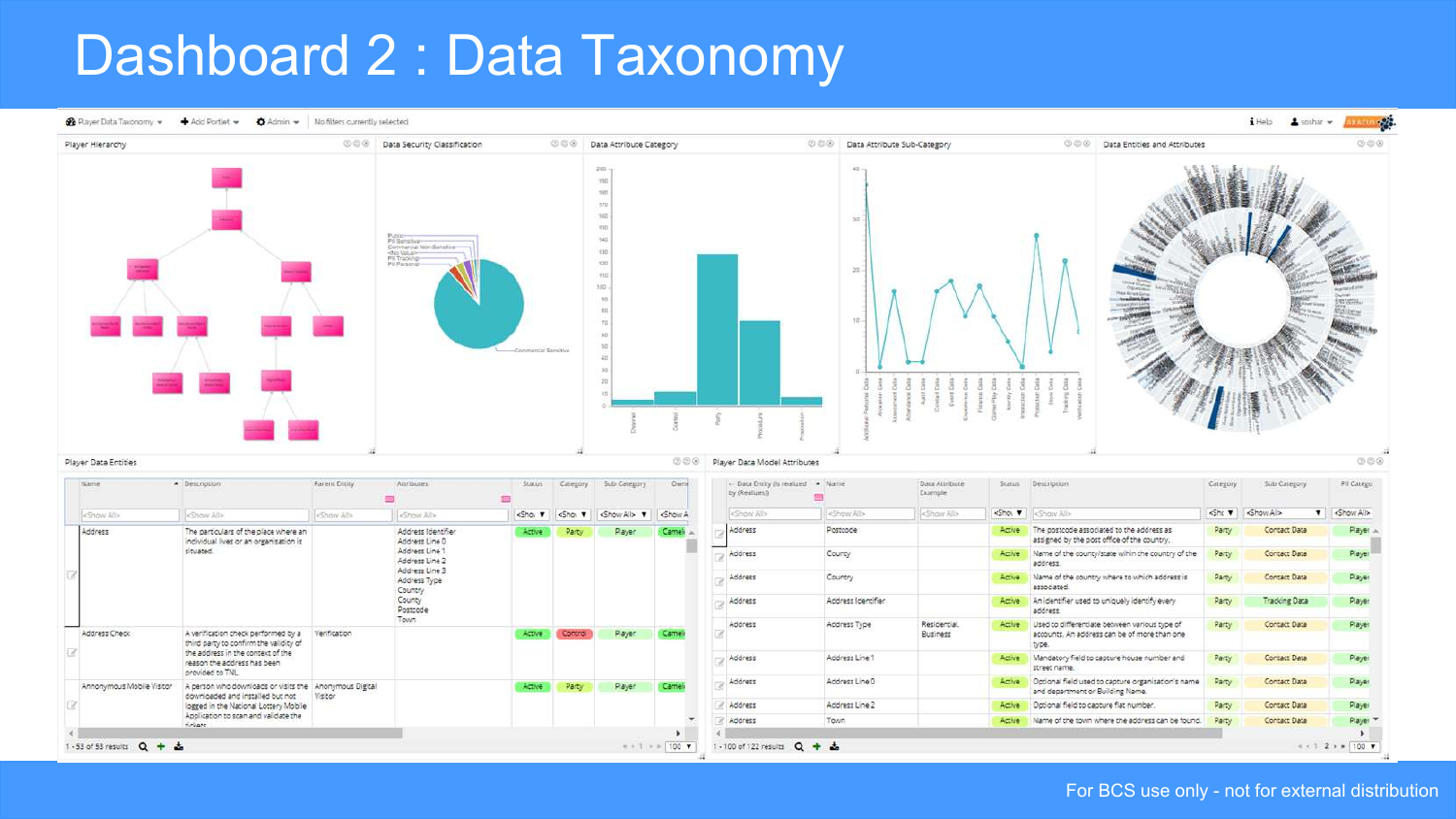## Abacus Users

| <b>Enterprise</b><br>Architecture                            | Data<br><b>Custodians</b> | <b>Information</b><br><b>Security</b> | <b>Business Risk</b><br>Management                  |
|--------------------------------------------------------------|---------------------------|---------------------------------------|-----------------------------------------------------|
| $\cdot$ S-Live                                               | $\cdot$ S-Live            | • On-Boarding<br>• Go-live            | • Demo<br>$\cdot$ Set-up<br>• On-Board<br>• Go-live |
| Technology                                                   |                           |                                       |                                                     |
| • Reference point (Read-only)<br>• System Managers (Editors) |                           |                                       |                                                     |
| <b>Enterprise</b>                                            |                           |                                       |                                                     |
| • Reference point (Read-only)<br>• Risk Managers (Editors)   |                           |                                       |                                                     |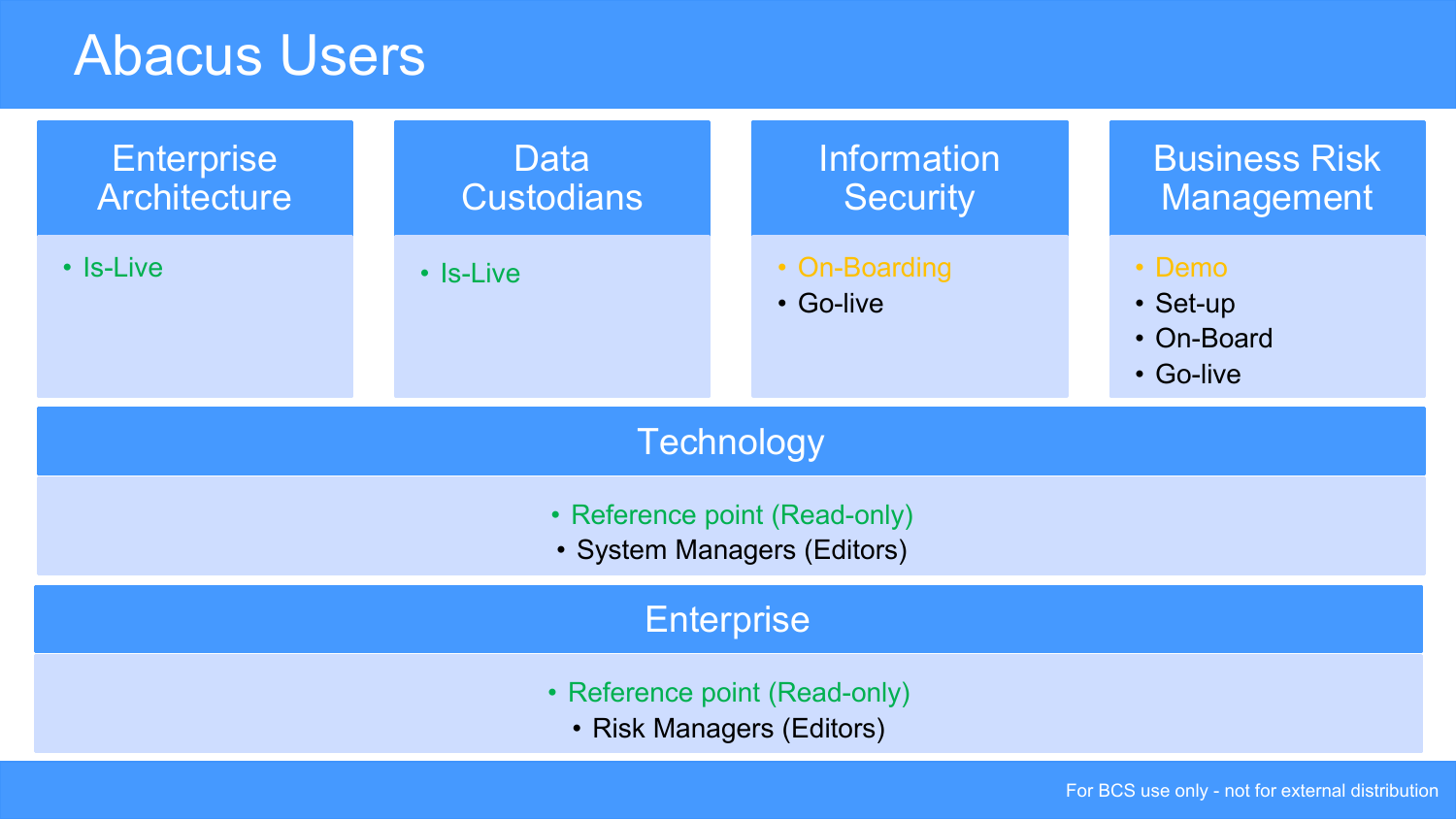#### Lessons Learned

- User involvement
- Plan short, mid, long term
- Process embedment
- Champion
- Supplier engagement
- Engage one and all
- Show, tell, and sell

# It is not only about Enterprise Architecture, it is about the whole Organisation.